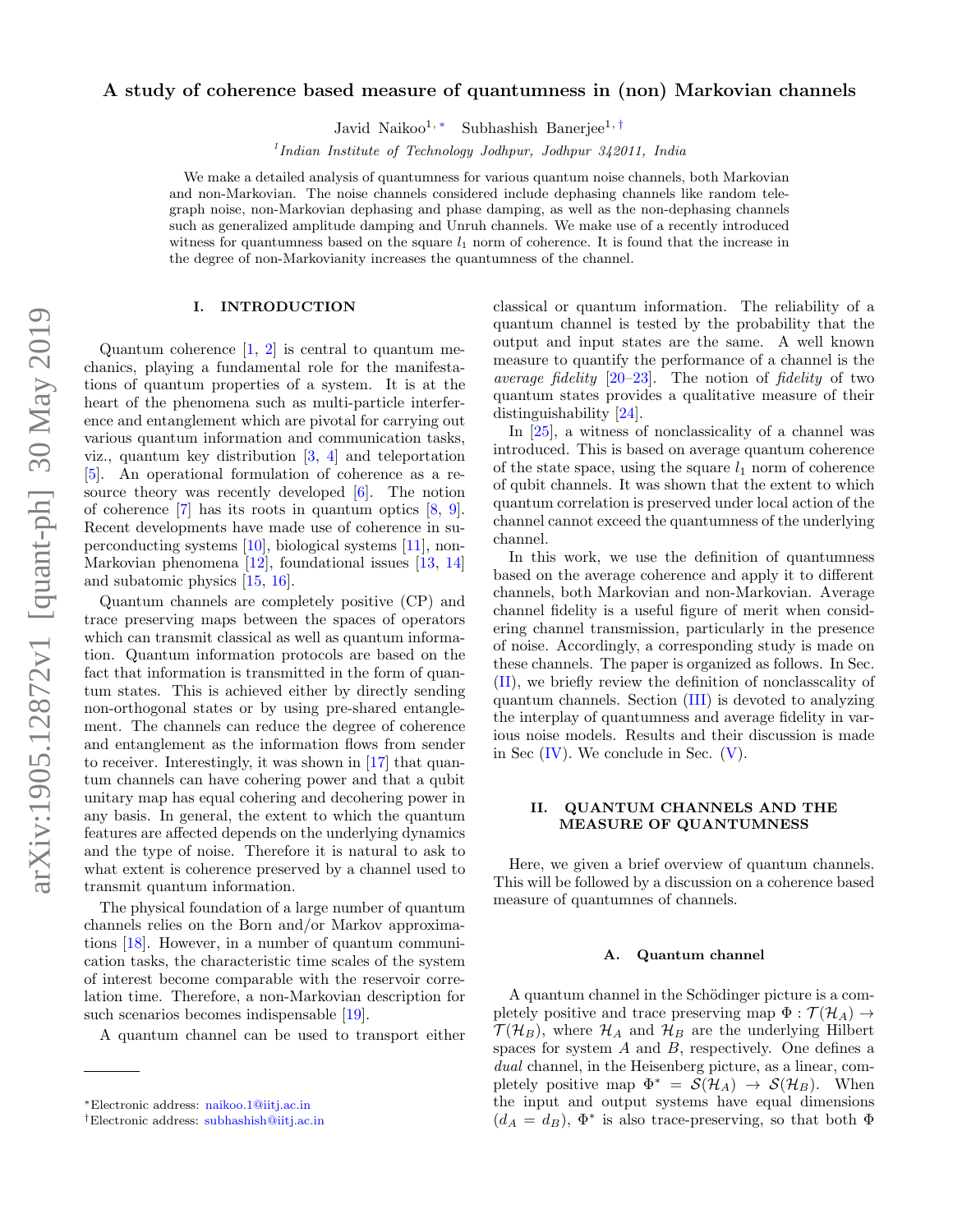and  $\Phi^*$  are channels in the Schödinger and Heisenberg pictures [26].

The operator sum representation of a channel is given as

$$
\Phi[\rho] = \sum_{\mu} \mathbf{M}_{\mu} \rho \mathbf{M}_{\mu}^{\dagger}, \tag{1}
$$

such that the operators  $\mathbf{M}_{\mu}$ , called as *Kraus operators*, obey the completeness condition,  $\sum \mathbf{M}_{\mu}^{\dagger} \mathbf{M}_{\mu} = \mathbb{1}$ . Here,  $\mu$ 

**1** is the identity operator. Note that  $\rho$ , in Eq. (1), need not be a pure state. A linear map given in Eq. (1), is called a quantum channel or superoperator (as it maps operators to operators) or completely positive trace preserving (CPTP) map. A quantum channel is characterized by the following properties (i) linearity, i.e.,  $\Phi[\alpha \rho_1 + \beta \rho_2] = \alpha \Phi(\rho_1) + \beta \Phi(\rho_2)$ , where  $\alpha$  and  $\beta$  are complex number, (ii) Hermiticity preserving, i.e.,  $\rho = \rho^{\dagger} \implies \Phi[\rho] = \Phi[\rho]^{\dagger}$ , (iii) positivity preserving, i.e.,  $\rho \geq 0 \implies \Phi[\rho] \geq 0$ , and (iv) trace preserving, i.e.,  $Tr(\Phi[\rho]) = Tr(\rho).$ 

# B. A coherence based measure of quantumness of channels

A coherence based measure was introduced in [25]

$$
Q_C(\Phi) = N_C \int C(\Phi(\rho)) d\mu(\rho). \tag{2}
$$

Here,  $\Phi$  is the channel under consideration, C denotes the chosen measure of coherence and  $N_C$  is a normalization constant. To proceed, we analyze the effect of a qubit channel on a state  $\rho = \frac{1}{2}(\mathbf{I} + \boldsymbol{\xi}\boldsymbol{\sigma})$ . This turns out to be a *affine* transformation on a Bloch sphere, such that the Bloch vector  $\xi$  transforms as

$$
\Phi(\rho) = \rho' = \frac{1}{2}(\mathbf{I} + \xi'\boldsymbol{\sigma}).\tag{3}
$$

Here,  $\xi' = A\xi + B$ , such that the matrices  $A_{3\times 3}$  and  $\mathbf{B}_{3\times 1}$  depend on the channel parameters. By choosing the square  $l_1$ -norm as the measure of coherence, we compute the coherence with respect to an arbitrary orthonormal basis. To make the quantumness witness a basis independent quantity, one performs optimization over all orthonormal basis, leading to a closed expression for the quantumness witness

$$
Q_{C_{l_1}^2}(\Phi) = \lambda_2 + \lambda_3. \tag{4}
$$

Here,  $\lambda_1 \ge \lambda_2 \ge \lambda_3$  are eigenvalues of matrix  $\mathcal{L} = \frac{1}{2} (AA^T + 5BB^T)$ , with T denoting the transpose operation. Thus, Eq. (4) gives an operational definition of the quantumness of a channel. In what follows, we will drop the subscript  $C_{l_1}^2$  and call the quantumness of a map  $\Phi$  just as  $Q(\Phi)$ . It is worth mentioning here, that for the unital channels, which map identity to identity, i.e.,  $\Phi(I) = I$ , the above definition of quantumness coincides with the geometric discord  $[25]$ .

# III. SPECIFIC CHANNELS

In this section, we give a brief account of various quantum channels [27, 28] used in this work. The dephasing class includes random telegraph noise (RTN) [29– 31], non-Markovian dephasing (NMD) [32] and phase damping (PD) [33] channels while in the non-dephasing class, we consider generalized amplitude damping (GAD) [34, 35] and Unruh channels [36].

Random Telegraph Noise: This channel characterizes the dynamics when the system is subjected to a bifluctuating classical noise, generating RTN with pure dephasing. The dynamical map acts as follows

$$
\Phi^{RTN}(\boldsymbol{\rho}) = \mathcal{R}_0 \boldsymbol{\rho} \mathcal{R}_0^{\dagger} + \mathcal{R}_1 \boldsymbol{\rho} \mathcal{R}_1^{\dagger}, \qquad (5)
$$

where the two Kraus operators are given by

$$
\boldsymbol{\mathcal{R}}_0 = \sqrt{\frac{1+\Lambda(t)}{2}}\boldsymbol{I}, \qquad \boldsymbol{\mathcal{R}}_1 = \sqrt{\frac{1-\Lambda(t)}{2}}\boldsymbol{\sigma}_z. \qquad (6)
$$

Here,  $\Lambda(t)$  is the memory kenel

$$
\Lambda(t) = e^{-\gamma t} \left[ \cos \left[ \sqrt{\left(\frac{2b}{\gamma}\right)^2 - 1} \gamma t \right] + \frac{\sin \left[ \sqrt{\left(\frac{2b}{\gamma}\right)^2 - 1} \gamma t \right]}{\sqrt{\left(\frac{2b}{\gamma}\right)^2 - 1}} \right],\tag{7}
$$

where  $b$  quantifies the system-environment coupling strength and  $\gamma$  is proportional to the fluctuation rate of the RTN. Also, I and  $\sigma_z$  are the identity and Pauli spin matrices, respectively. The completeness condition reads  $\mathcal{R}_0 \mathcal{R}_0^{\dagger} + \mathcal{R}_1 \mathcal{R}_1^{\dagger} = I$ . The dynamics is Markovian [non-Markovian] if  $(4b\tau)^2 > 1$  [ $(4b\tau)^2 < 1$ ], where  $\tau = 1/(2\gamma)$ . Starting with the state  $\rho = \frac{1}{2}(I + \xi \sigma)$ , the new Bloch vector is given by  $\boldsymbol{\xi}' = [\xi_x \Lambda(t), \xi_y \Lambda(t), \xi_z]^T$ . This implies  $\mathbf{A} = \text{diag.}[\Lambda(t), \Lambda(t), 1]$  and  $\mathbf{B} = 0$ , and consequently,  $\mathcal{L} = \text{diag.}[\frac{1}{2}[\Lambda(t)]^2, \frac{1}{2}[\Lambda(t)]^2, \frac{1}{2}].$  Since,  $-1 \leq \Lambda(t) \leq 1$ , we identify both the small eigenvalues as  $\frac{1}{2}[\Lambda(t)]^2$ , leading to

$$
Q(\Phi^{RTN}) = [\Lambda(t)]^2.
$$
 (8)

We, next compute the fidelity for the states  $\rho$  and  $\rho'$ and study its interplay with quantumness. The fidelity between qubit states  $\rho$  and  $\rho'$  is

$$
F(\rho, \rho') = Tr[\rho \rho'] + 2\sqrt{Det[\rho]Det[\rho']}. \tag{9}
$$

Using a general qubit parametrization

$$
\rho = \begin{bmatrix} \cos^2(\theta/2) & \frac{1}{2}e^{-i\phi}\sin(\theta) \\ \frac{1}{2}e^{i\phi}\sin(\theta) & \sin^2(\theta/2) \end{bmatrix},
$$
(10)

the fidelity for RTN model turns out to be

$$
F_{RTN} = \frac{1}{4} [3 + \cos(2\theta) + 2\sin^2(\theta)\Lambda(t)].
$$
 (11)

In order to make this quantity state independent, we calculate the *average* fidelity  $\mathcal{F} = \frac{1}{4\pi} \int_0^{2\pi} \int_0^{\pi} F \sin(\theta) d\theta d\phi$ . We have

$$
\mathcal{F}_{RTN} = \frac{1}{3} [2 + \Lambda(t)]. \tag{12}
$$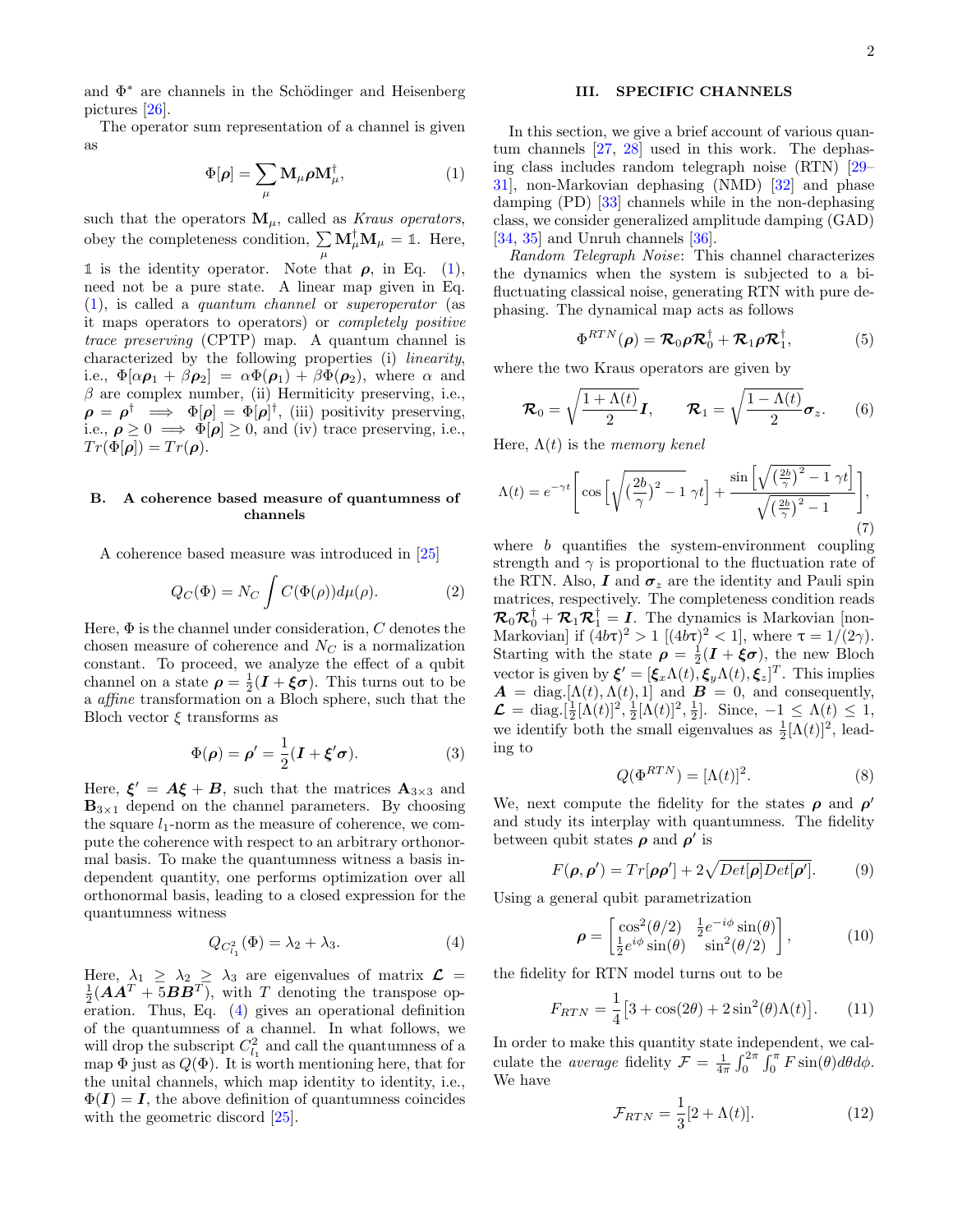

FIG. 1: RTN channel: The quantumness  $Q(\Phi^{RTN})$  Eq. (8) and *average* fidelity  $\mathcal{F}_{RTN}$  Eq. (12), plotted with respect to time  $t$  (sec.), for a qubit subjected to RTN. The solid (blue) and dashed (red) curves correspond to non-Markovian  $(b = 0.05, \gamma = 0.001)$  and Markovian  $(b = 0.07, \gamma)$  cases, respectively. The fidelity oscillates symmetrically about 2/3 in non-Markovian case, while in Markovian case, it decreases monotonically and saturates to this value.

Since  $-1 \leq \Lambda(t) \leq 1$ , the average fidelity is symmetric about its classical value 2/3.

Non-Markovian dephasing: This channel is an extension of the dephasing channel to non-Markovian class. The non-Markovianity is identified with the breakdown in complete-positivity of the map. The Kraus operators are given by

$$
\mathcal{N}_0 = \sqrt{(1 - \alpha p)(1 - p)} \mathbf{I},
$$
  
and 
$$
\mathcal{N}_1 = \sqrt{p + \alpha p(1 - p)} \sigma_z.
$$
 (13)

Here, the parameter  $\alpha$  quantifies the degree of non-Markovianity of the channel and  $p$  is a time-like parameter such that  $0 \le p \le 1/2$ . In this case, the quantumness parameter turns out to be

$$
Q(\Phi^{NMD}) = \Omega^2(p),\tag{14}
$$

where  $\Omega = 1 - 2p - 2\alpha p(1 - p)$ . The average fidelity, in this case, is given by

$$
\mathcal{F}_{NMD} = \frac{1}{3} [2 + \Omega(p)]. \tag{15}
$$

We use the parametrization  $p = \frac{1}{2}(1 - e^{-\kappa t})$ , such that as  $t: 0 \to \infty$ ,  $p: 0 \to 1/2$ .

Phase damping (PD) channel: PD channel models the phenomena where decoherence occurs without dissipation (loss of energy). The dynamical map, in this case



FIG. 2: NMD channel: The quantumness  $Q(\Phi^{NMD})$  Eq. (14) and *average* fidelity  $\mathcal{F}_{NMD}$  Eq. (15), plotted with respect to the dimensionless parameter  $\kappa t$ , for a qubit subjected to NMD, for different values of parameter  $\alpha$ .



FIG. 3: PD channel: The quantumness  $Q(\Phi^{PD})$  Eq. (17) and *average* fidelity  $\mathcal{F}_{PD}$  Eq. (18), plotted with respect to the dimensionless quantity  $\chi t$ , for a qubit subjected to PD noise.

has the Kraus representation

$$
\boldsymbol{\mathcal{P}}_0 = \begin{bmatrix} 1 & 0 \\ 0 & \sqrt{1-S} \end{bmatrix}, \qquad \boldsymbol{\mathcal{P}}_1 = \begin{bmatrix} 0 & 0 \\ 0 & \sqrt{S} \end{bmatrix}. \tag{16}
$$

The parameter  $S$  can be modeled by the following time dependence  $S = 1 - \cos^2(\chi t)$ , for  $0 \leq \chi t \leq \pi/2$ . The quantumness parameter, in this case, is given by

$$
Q(\Phi^{PD}) = 1 - S = \cos^2(\chi t). \tag{17}
$$

The average fidelity turns out to be

$$
\mathcal{F}_{PD} = \frac{1}{3} [2 + \cos(\chi t)]. \tag{18}
$$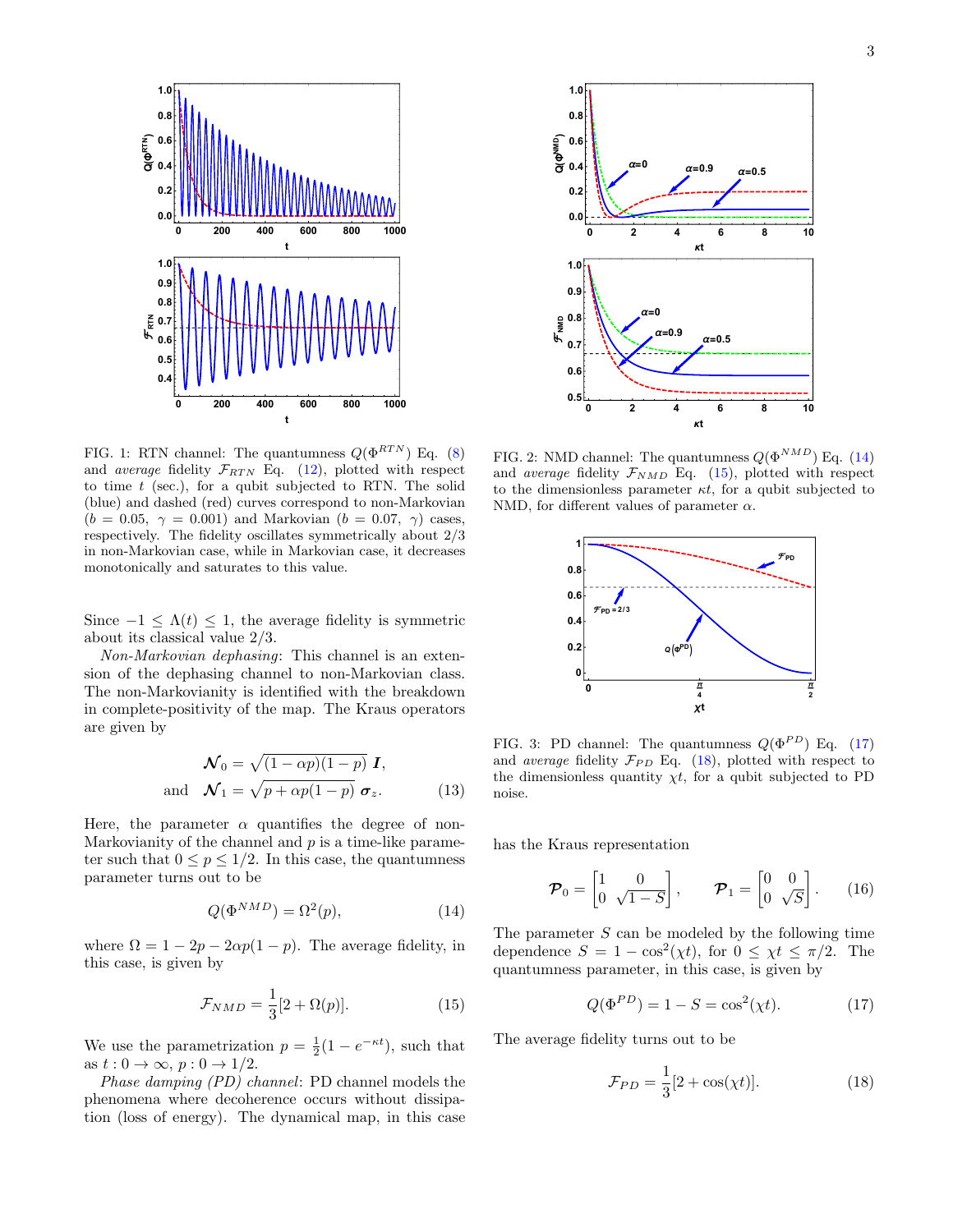Generalized Amplitude Damping (GAD) channel: GAD is a generalization of the AD channel to finite temperatures [19]. The later models processes like spontaneous emission from an atom and is pertinent to the problem of quantum erasure [37]. The dynamics, in this case, is governed by the following Kraus operators

$$
\mathcal{A}_0 = \begin{bmatrix} \sqrt{\Theta} & 0 \\ 0 & \sqrt{s}\Theta \end{bmatrix}, \quad \mathcal{A}_1 = \begin{bmatrix} 0 & \sqrt{p}\Theta \\ 0 & 0 \end{bmatrix}, \mathcal{A}_2 = \begin{bmatrix} \sqrt{s(1-\Theta)} & 0 \\ 0 & \sqrt{(1-\Theta)} \end{bmatrix}, \quad \mathcal{A}_3 = \begin{bmatrix} 0 & 0 \\ \sqrt{p(1-\Theta)} & 0 \end{bmatrix}.
$$
\n(19)

Here,  $\Theta = \frac{n+1}{2n+1}$ , and  $s = \exp[-\frac{\gamma t}{2}(2n+1)]$ . Also, *n* is the mean number of excitations in the bath and  $\gamma$  represents the spontaneous emission rate. In the zero temperature limit,  $n = 0$ , implying  $\Theta = 1$ , thereby recovering the AD channel. The quantumness parameter for GAD channel comes out to be

$$
Q(\Phi^{GAD}) = \begin{cases} \frac{1}{2}s + \tilde{s} & \text{for } t \le \tau, \\ s & \text{for } t > \tau. \end{cases}
$$
 (20)

with,

$$
\tilde{s} = \frac{5}{2}(2\Theta - 1)^2 (1 - s)^2,
$$
  

$$
\tau = -\frac{2}{\gamma(2n+1)} \ln\left[\frac{5}{6 + 4n + n^2}\right].
$$

The average fidelity in this case is given by

$$
\mathcal{F}_{GAD} = \frac{1}{6} [3 + 2\sqrt{s} + s].
$$
 (21)

Here  $s = \exp[-\frac{\gamma t}{2}(2n + 1)].$ 

Unruh channel: To an observer undergoing acceleration a, the Minkowski vacuum appears as a warm gas emitting black-body radiation at temperature given by  $T = \frac{\hbar a}{2\pi c K_B}$ , called the Unruh temperature and the effect is known as the Unruh effect. The Unruh effect has been described as a noisy quantum channel with the following Kraus operators

$$
\mathbf{U}_0 = \begin{bmatrix} \cos(r) & 0 \\ 0 & 1 \end{bmatrix} \quad \text{and} \quad \mathbf{U}_1 = \begin{bmatrix} 0 & 0 \\ \sin(r) & 0 \end{bmatrix}. \tag{22}
$$

Here,  $\cos(r) = [1 + \exp(-2\pi c \omega/\text{a})]^{-1/2}$ . The quantumness parameter for the Unruh channel turns out to be

$$
Q(\Phi^{\text{Unruh}}) = \cos^2(r). \tag{23}
$$

The average fidelity here is

$$
\mathcal{F}_{\text{Unruh}} = \frac{1}{12} (4 \cos(r) + \cos(2r) + 7). \tag{24}
$$



FIG. 4: GAD channel: The quantumness  $Q(\Phi^{GAD})$  Eq. (20) and fidelity  $\mathcal{F}_{GAD}$  Eq. (21), plotted with respect to time t (sec.), for a qubit subjected to GAD noise. With  $\gamma = 1$ , the top and bottom panels correspond to the cases when  $n = 50$ and 0, respectively. Here,  $\tau \approx 0.1246$  and 0.3646 in the former and later case, respectively . The  $n = 0$  case corresponds to the zero temperature limit, such that GAD reduces to AD noise.



FIG. 5: Unruh channel: The behavior of quantumness and average fidelity depicted with respect to the acceleration a (in units  $\hbar = c = 1$ ).

### IV. RESULTS AND DISCUSSION

The quantumness of noisy channels is quantified by the coherence measure given by Eq.  $(2)$ . For specific case of a two level system (qubit), using square  $l_1$  norm as a measure of coherence, one obtains a simple working rule for computing the quantumness of a channel, given in Eq. (4).

For RTN channel, the quantumness measure turns out to be the square of the memory kernel  $\Lambda(t)$ , defined in Eq. (7). In the non-Markovian regime, both the quantumness as well as fidelity are seen to sustain much longer in time as compared with the Markovian case, Fig. 1. In the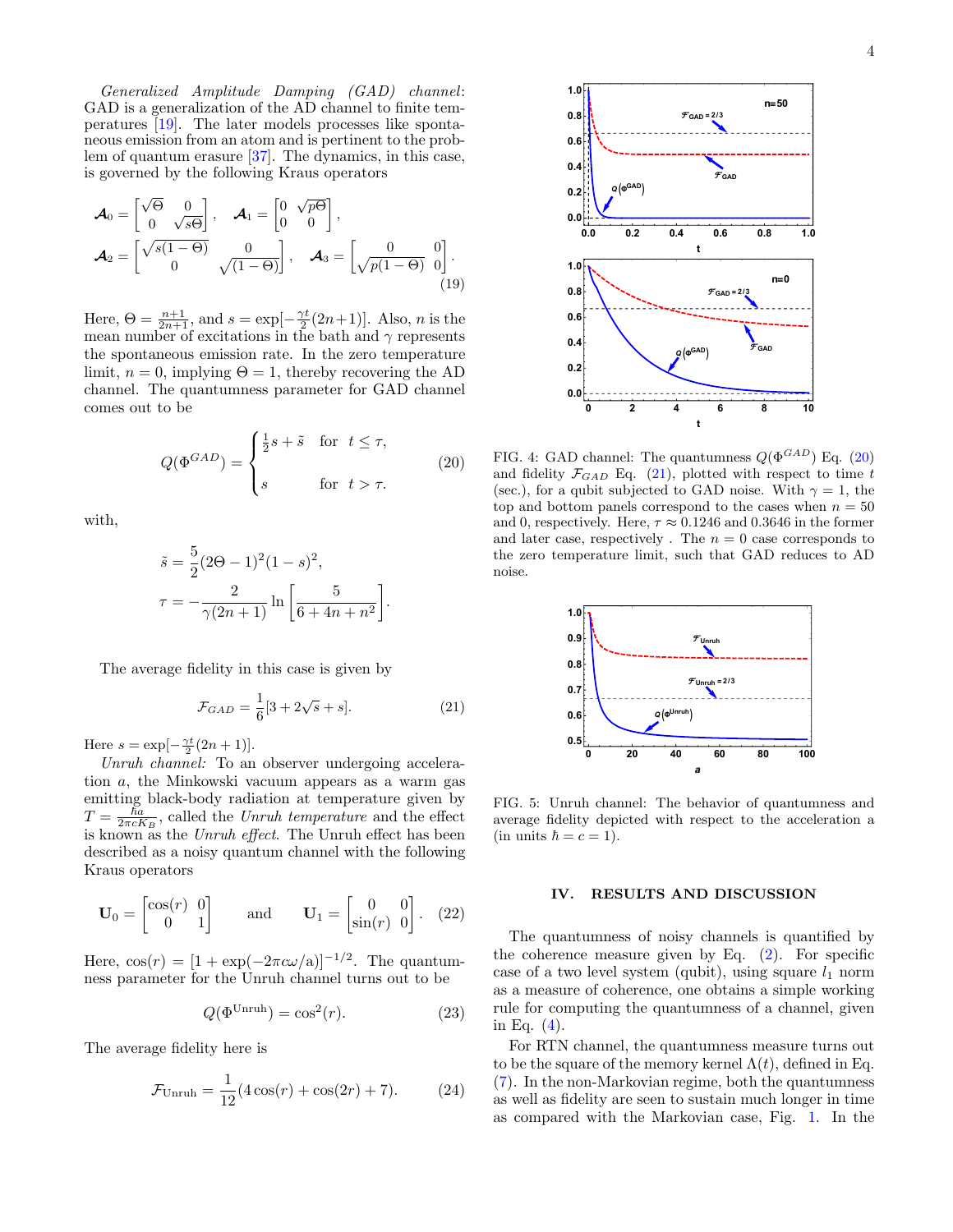limit  $t \to \infty$ ,  $\Lambda(t) \to 0$ , consequently, we have

$$
Q(\Phi^{RTN}) = \Lambda^2(t) \to 0, \text{ and } \mathcal{F}_{RTN} = \frac{1}{3}(2 + \Lambda(t)) \to \frac{2}{3}.
$$
\n(25)

This is consistent with our notion of fidelity less than or equal to 2/3 for a processes that can be simulated by a classical theory. The NMD channel shows non-zero quantumness within the allowed range, i.e.,  $[0, 1/2]$ , of time like parameter p, for  $0 < \alpha < 1$ . In this case, the parameter  $\alpha$  quantifies the degree of non-Markovianity, which increases as  $\alpha$  goes from 0 to 1. At  $p = 1/2$ , i.e., for  $t \to \infty$ ,  $\Omega(p) = -\alpha/2$ , we have

$$
Q(\Phi^{NMD}) = \alpha^2/4 \quad \text{and} \quad \mathcal{F}_{NMD} = \frac{2}{3}(1 - \alpha/2) \quad (26)
$$

That is, the quantumness parameter is always positive but the average fidelity goes below its classical limit. This is consistent with [25] that a nonzero value of the coherence based measure of quantumness is a necessary but not sufficient criterion for quantum advantage in teleportation fidelity. However, in the Markovian limit, i.e.,  $\alpha \to 0$ ,  $\Omega \to 1-2p$ . Since  $p \in [0, 1/2]$ , implies  $\Omega \in [0, 1]$ . Therefore,  $Q(\Phi^{NMD}) = (1 - 2p)^2$  and  $\mathcal{F}_{NMD} = \frac{1}{3}[2 + (1-2p)],$  both the quantities lead to similar predictions in this limit. These features are depicted in Fig. 2.

One of the purely quantum noise channels is the PD channel which characterizes the processes accompanied with the loss of coherence without loss of energy. The behavior of quantumness and average fidelity, in this case, is depicted in Fig 3. The parameter  $Q(\Phi^{PD})$  becomes zero as  $\mathcal{F}_{PD}$  reaches 2/3.

Next we analyzed non-dephasing models such as GAD and Unruh channels. From the GAD channel, one can recover the AD channel in the zero temperature limit, i.e., when  $n = 0$ , see Eq. (19). In this case  $\Theta = 1$  and the quantumness parameter, with  $\xi = 1 - s$ , becomes

$$
Q(\Phi^{AD}) = \begin{cases} \frac{1}{2}[6\xi^2 - 3\xi + 2] & \text{for } \xi \le 1/6, \\ 1 - \xi & \text{for } \xi > 1/6. \end{cases}
$$
 (27)

This is consistent with the results given in [25]. In the case of GAD channel, the quantumness parameter is nonzero even though the average fidelity goes below its classical limit 2/3. This reiterates the statement made

earlier regarding quantumness and average teleportation fidelity, Fig. 4. In the high temperature regime, both the measures, i.e., quantumness as well as average fidelity seem to lead to similar predictions at the same time. For Unruh channel, the quantumness and average fidelity are studied with respect to the acceleration a. Both the measures show a saturation at values which are well above their classical limits, Fig 5. This is in consonance with [36], where it was shown that the Unruh channel, though structurally similar to the AD channel, is different from it.

### V. CONCLUSION

We studied the quantumness and average fidelity of various channels, both Markovian as well as non-Markovian. Specifically, we considered the dephasing channels like RTN, NMD and PD channels and nondephasing channels such as GAD and Unruh channels. The non-Markovian dynamics (exhibited by RTN and NMD channels in this case) is found to favor the nonclassicality. This is explicitly seen from the fact that a nonzero value of parameters controlling the degree of non-Markovianity takes the quantumness beyond the classical value. The non-Markovianity assisted enhancement of nonclassicality can be of profound importance in carrying out quantum information tasks. This can be realized by effectively engineering the system-reservoir models. The quantumness measure and average fidelity exhibit similar predictions for the Unruh channel. Similar behavior is observed for the dephasing channels, albeit, in the Markovian regime. This can bee seen in RTN and NMD channels. In contrast, in the non-dephasing Lindbladian channel, considered here, the quantumness witness and average fidelity show qualitatively similar results.

Such a study of the interplay between nonclassicality of the quantum channels with the underlying dynamics can be useful from the quantum information point of view, and also brings out the effectiveness of the measure of quantumness under different types of dynamics.

### Acknowledgment

We thank Prof. R. Srikanth of PPISR, Bangaluru, India, for useful discussions during the preparation of this manuscript.

- [1] M.-L. Hu, X. Hu, J. Wang, Y. Peng, Y.-R. Zhang, and H. Fan, Physics Reports (2018).
- [2] M. M. Wilde, Quantum information theory (Cambridge University Press, 2013).
- [3] C. H. Bennett, F. Bessette, G. Brassard, L. Salvail, and J. Smolin, Journal of cryptology 5, 3 (1992).
- [4] F. Grosshans, G. Van Assche, J. Wenger, R. Brouri, N. J.

Cerf, and P. Grangier, Nature 421, 238 (2003).

- [5] C. H. Bennett, G. Brassard, C. Crépeau, R. Jozsa, A. Peres, and W. K. Wootters, Phys. Rev. Lett. 70, 1895 (1993), URL https://link.aps.org/doi/10. 1103/PhysRevLett.70.1895.
- [6] A. Streltsov, G. Adesso, and M. B. Plenio, Reviews of Modern Physics 89, 041003 (2017).